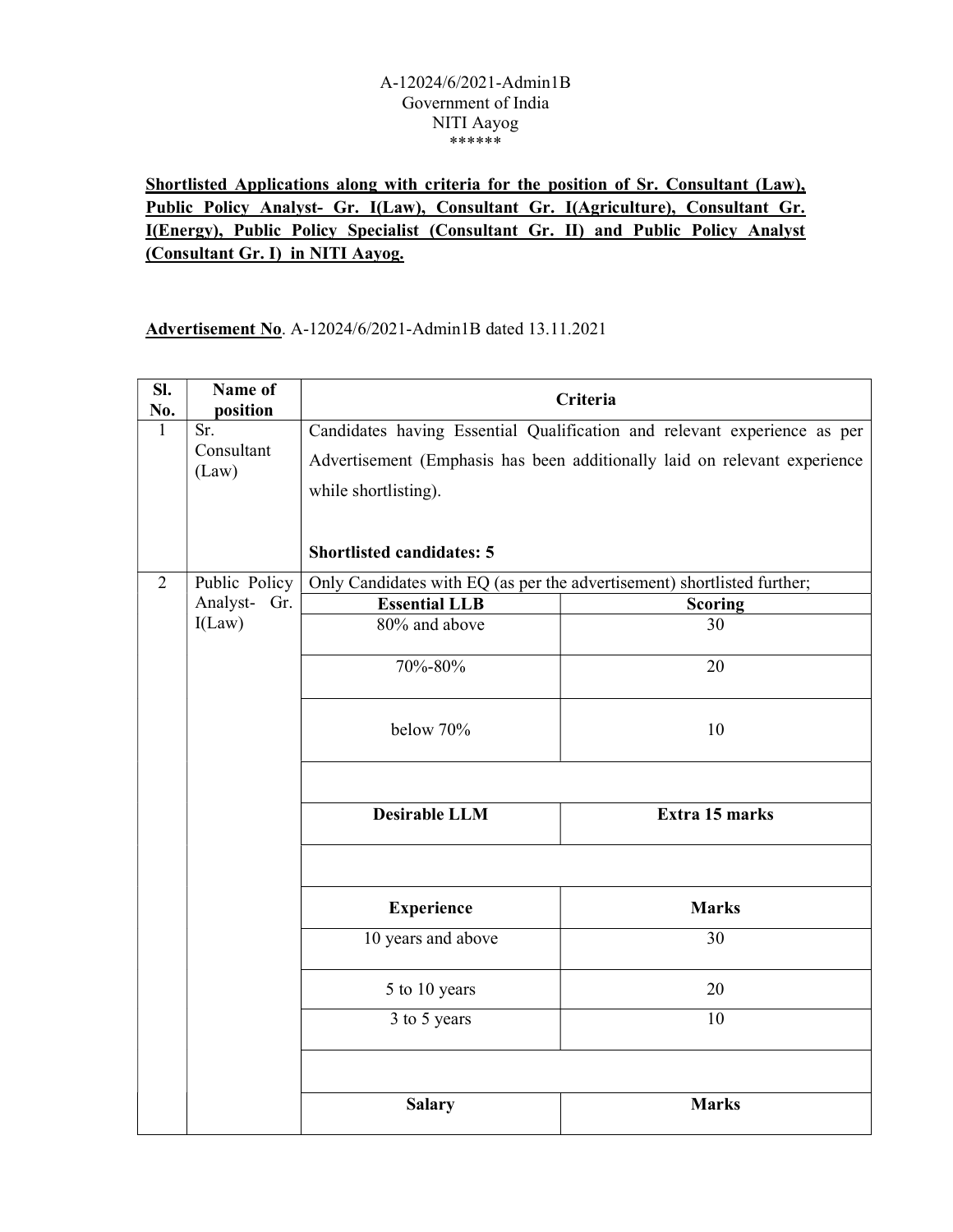|   |                                 | Rs. 1 lakh and above                                                                            |                             | 15                                                                                                                                                                                                          |  |  |
|---|---------------------------------|-------------------------------------------------------------------------------------------------|-----------------------------|-------------------------------------------------------------------------------------------------------------------------------------------------------------------------------------------------------------|--|--|
|   |                                 | Rs. 60,000 to Rs. 1 lakh                                                                        |                             | 10                                                                                                                                                                                                          |  |  |
|   |                                 | below Rs. 60,000                                                                                |                             | 5                                                                                                                                                                                                           |  |  |
|   |                                 | <b>Reputed College</b>                                                                          |                             | Extra 10 marks                                                                                                                                                                                              |  |  |
|   |                                 | <b>Max Marks: 100</b><br>Cut off: 70<br><b>Shortlisted candidates: 10</b>                       |                             |                                                                                                                                                                                                             |  |  |
| 3 | Consultant<br>$\mathbf I$<br>Gr | EQ: 10 marks (As per advertisement)                                                             |                             |                                                                                                                                                                                                             |  |  |
|   | (Agriculture)                   | DQ: 5 marks (As Per advertisement)                                                              |                             |                                                                                                                                                                                                             |  |  |
|   |                                 |                                                                                                 |                             | Total Experience: 3-9 years 5 marks; 9-15 years 7.5 marks                                                                                                                                                   |  |  |
|   |                                 | Experience in relevant field: 10 marks                                                          |                             |                                                                                                                                                                                                             |  |  |
|   |                                 |                                                                                                 |                             |                                                                                                                                                                                                             |  |  |
|   |                                 | <b>Maximum Marks: 32.5</b>                                                                      |                             |                                                                                                                                                                                                             |  |  |
|   |                                 | <b>Cut-off: 20 Marks</b>                                                                        |                             |                                                                                                                                                                                                             |  |  |
|   |                                 | <b>Shortlisted candidates: 08</b>                                                               |                             |                                                                                                                                                                                                             |  |  |
| 4 | Consultant<br>Gr I (Energy)     | Desirable PhD in<br>Economic/Environ<br>mental Science/<br>Public Policy                        |                             | 3 Marks (max)                                                                                                                                                                                               |  |  |
|   |                                 | Premier<br><b>Institution</b>                                                                   | 5 Marks<br>(max)            | <b>Definition of Premier Institution:</b><br><b>NIRF</b><br>2021<br>100<br>1.<br>overall<br>top<br>institutions<br>2. Institutions of National Importance<br>3. Top 500 QS World University<br>Ranking 2022 |  |  |
|   |                                 | <b>Total Relevant</b>                                                                           | $3 \leq t_0 5$<br>(in yrs.) | 3 Marks                                                                                                                                                                                                     |  |  |
|   |                                 | <b>Work Experience</b>                                                                          | $>5$ years                  | 5 Marks                                                                                                                                                                                                     |  |  |
|   |                                 |                                                                                                 | Max                         | 5 Marks                                                                                                                                                                                                     |  |  |
|   |                                 | Relevant<br><b>Experience</b><br>in<br>Both Energy and<br><b>Environmental</b><br><b>Fields</b> | 2 Marks                     | only if relevant<br>(Marks awarded<br>experience is in <b>both</b> energy and<br>environment. No marks awarded if<br>experience limited to either one of the<br>fields)                                     |  |  |
|   |                                 |                                                                                                 | Max                         | 2 Marks                                                                                                                                                                                                     |  |  |
|   |                                 |                                                                                                 |                             |                                                                                                                                                                                                             |  |  |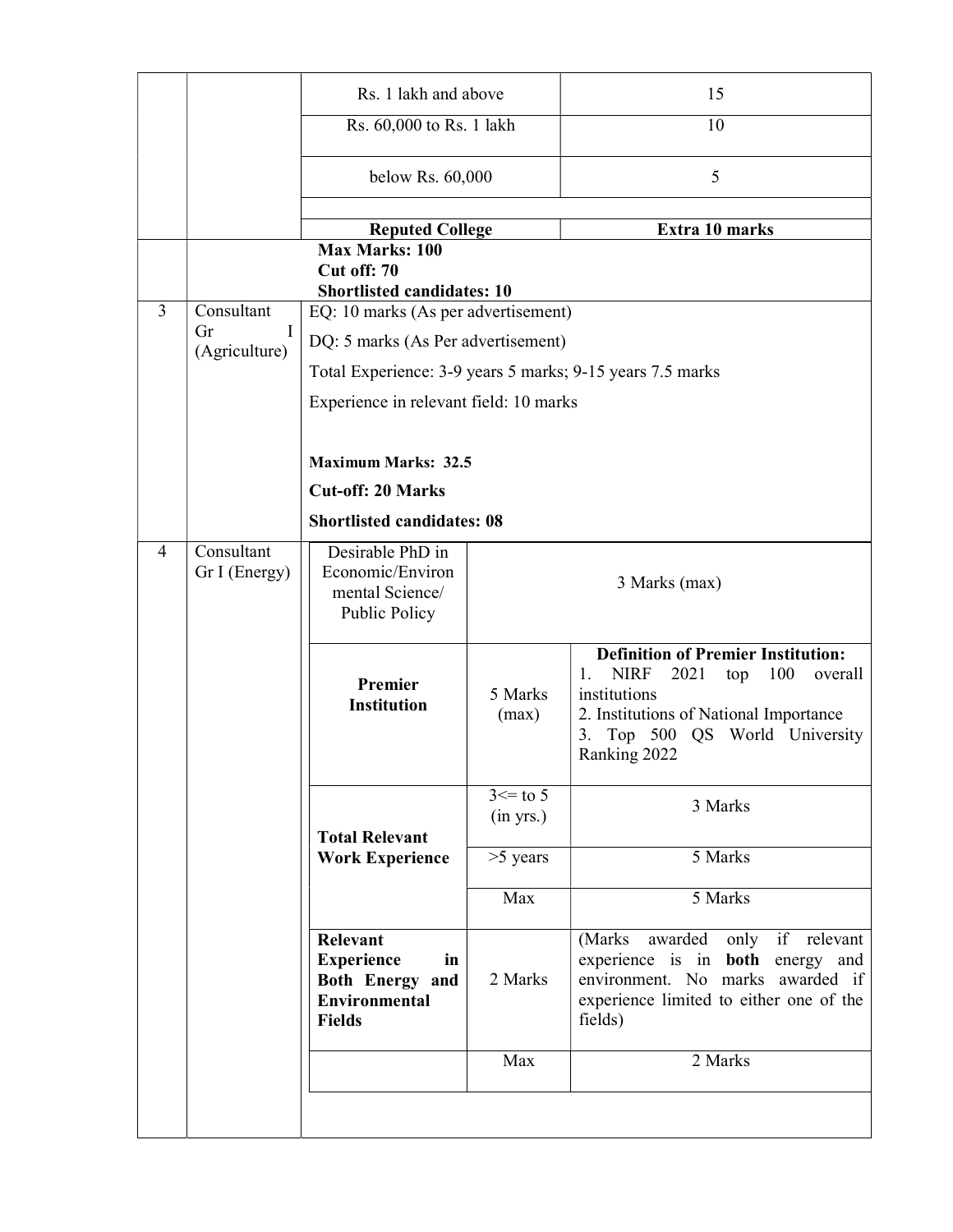|    |                          | Last Salary                                                              | <50%                   | 50%-60%                                    | 60%-<br>70%    | 70%-<br>80%    | 80%-90% | $>= 90%$                                                            |
|----|--------------------------|--------------------------------------------------------------------------|------------------------|--------------------------------------------|----------------|----------------|---------|---------------------------------------------------------------------|
|    |                          | Drawn as a                                                               |                        |                                            |                |                |         |                                                                     |
|    |                          | percentage of                                                            |                        |                                            |                |                |         |                                                                     |
|    |                          | <b>Rs 80000</b>                                                          | $\theta$               | 1 Marks                                    | $\overline{2}$ | $\overline{3}$ | 4 Marks | 5 Marks                                                             |
|    |                          |                                                                          | Marks                  |                                            | Marks          | Marks          |         |                                                                     |
|    |                          |                                                                          |                        | Max: 5 Marks                               |                |                |         |                                                                     |
|    |                          |                                                                          |                        |                                            |                |                |         |                                                                     |
|    |                          | <b>Max Marks: 20</b>                                                     |                        |                                            |                |                |         |                                                                     |
|    |                          | <b>Cut off: 17 Marks</b>                                                 |                        |                                            |                |                |         |                                                                     |
|    |                          | <b>Shortlisted candidates: 08</b>                                        |                        |                                            |                |                |         |                                                                     |
| 5. | Public Policy<br>Analyst | 1. $10^{\text{th}}$ and $12^{\text{th}}$ Qualification:- (Max Marks: 10) |                        |                                            |                |                |         |                                                                     |
|    | (Consultant<br>Gr.<br>2  |                                                                          |                        |                                            |                |                |         |                                                                     |
|    | $I$ :<br>positions       | Sl.<br>N <sub>o</sub>                                                    |                        | Percentage(Average of X & XII)             |                |                | Marks   |                                                                     |
|    |                          | $\mathbf{1}$                                                             | 90% and above          |                                            |                | 10             |         |                                                                     |
|    |                          | $\overline{2}$                                                           |                        | $>= 80\%$ and $< 90\%$                     |                | 08             |         |                                                                     |
|    |                          | 3                                                                        |                        | $\gg$ 70% and < 80%                        |                | 05             |         |                                                                     |
|    |                          | $\overline{4}$                                                           |                        | $>= 60\%$ and < 70%                        |                | 02             |         |                                                                     |
|    |                          | 5                                                                        | $<60\%$                |                                            |                | 00             |         |                                                                     |
|    |                          | 2. Essential Qualification: (Max Marks: 15)                              |                        |                                            |                |                |         |                                                                     |
|    |                          | Sl.<br>N <sub>o</sub>                                                    | Percentage             |                                            |                |                | Marks   |                                                                     |
|    |                          | 1                                                                        | 90% and above          |                                            |                | 15             |         |                                                                     |
|    |                          | $\overline{2}$                                                           |                        | $\ge$ 75% and < 90%                        |                | 10             |         |                                                                     |
|    |                          | 3                                                                        |                        | $>= 60\%$ and $< 75\%$                     |                | 05             |         |                                                                     |
|    |                          | $\overline{4}$                                                           | $<60\%$                |                                            |                | 00             |         |                                                                     |
|    |                          | 3. Desirable Qualification/Higher Qualification: 10 Marks                |                        | graduate diploma in Management of 2 years) |                |                |         | (Masters in Economics/Public Policy/ Social Science or MBA or Post  |
|    |                          | 4. Last monthly pay drawn:- (Max Marks: 10)                              |                        |                                            |                |                |         |                                                                     |
|    |                          | Sl.<br>N <sub>o</sub>                                                    |                        | Last monthly Pay drawn                     |                |                | Marks   |                                                                     |
|    |                          | 1                                                                        |                        | Rs. 60,000/- and above                     |                |                | 10      |                                                                     |
|    |                          | 2                                                                        |                        | $\leq 60,000/$ - and $\geq$ Rs. 50,000/-   |                |                | 05      |                                                                     |
|    |                          | 3                                                                        | $\langle$ Rs. 50,000/- |                                            |                |                | 02      |                                                                     |
|    |                          | 5.                                                                       |                        |                                            |                |                |         | Essential/Desired Qualification from Premier Institute: (Max Marks: |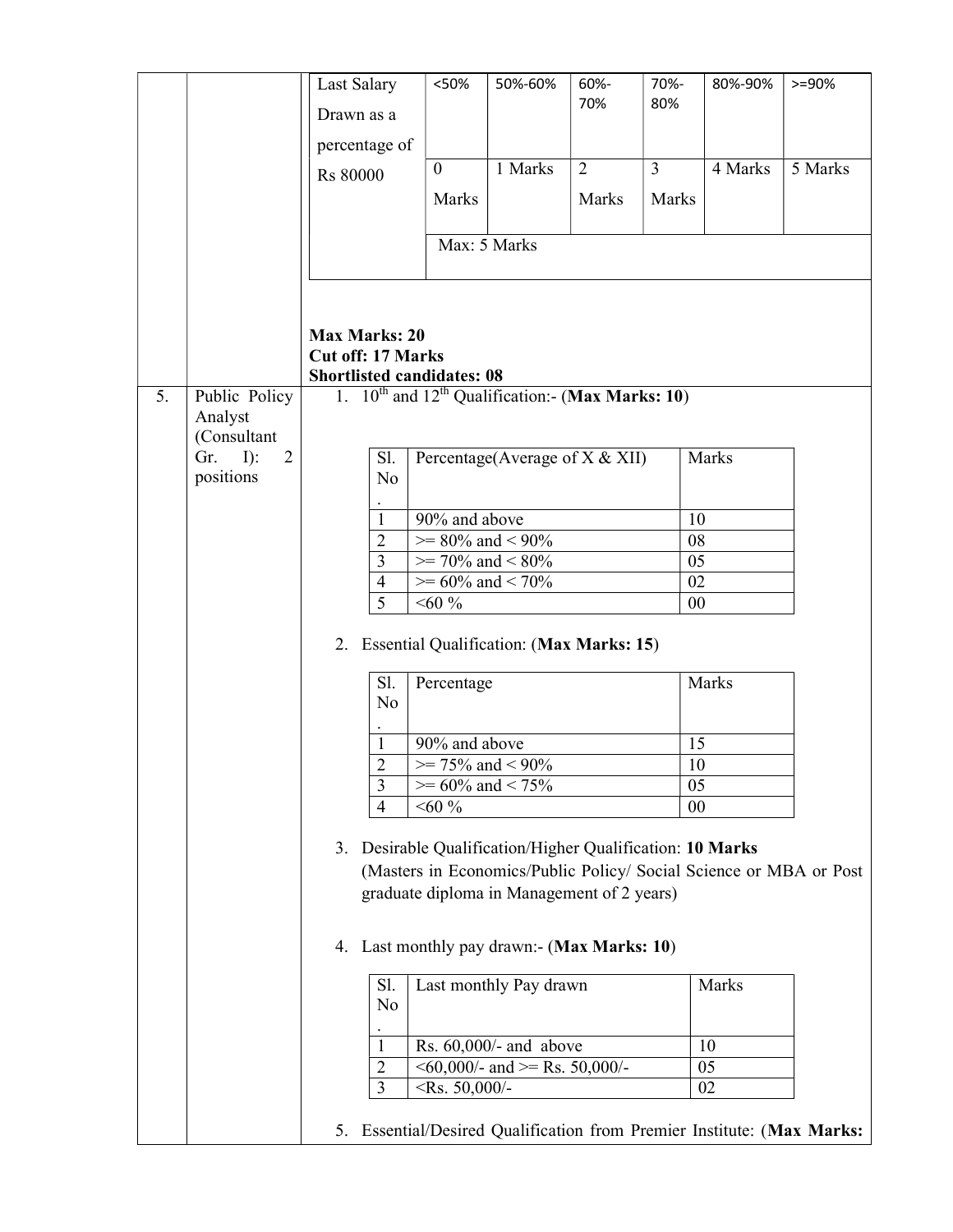| $10+5=15$                                                                                                                                                                                              |                      |
|--------------------------------------------------------------------------------------------------------------------------------------------------------------------------------------------------------|----------------------|
| Premier institute as per list of 130 institutes placed on Department of<br>higher education's website including prominent institute in Delhi,<br>TISS /IIIT/AIIMS/BHU and overseas institute: 10 Marks |                      |
| Other institute: 5 Marks                                                                                                                                                                               |                      |
| Additional 5 Marks for IIT/ IIM /NIT / Delhi University / Overseas<br>institute /TISS /IIIT/AIIMS/BHU.                                                                                                 |                      |
| 6. Experience in formulation/appraisal of Public Policy Sector in last 5<br>years: (Max Marks: 20)                                                                                                     |                      |
| Experience<br>Public<br>Sl.<br>in<br>Policy/Governance in last 5 years<br>No                                                                                                                           | Marks                |
| 3 years and above<br>1                                                                                                                                                                                 | 20                   |
| 2<br>$>=$ 2 years but $<$ 3 years                                                                                                                                                                      | 10                   |
| 3<br>$\geq 1$ year but < 2 years                                                                                                                                                                       | 05                   |
| $\overline{4}$<br>$< 1$ year                                                                                                                                                                           | 00                   |
| 7. Working<br>experience<br>Central<br>in                                                                                                                                                              | Government/State     |
| Government/Departments/Autonomous                                                                                                                                                                      | bodies/International |
| Development Agencies in relevant areas in last 5 year: (Max Marks:                                                                                                                                     |                      |
| 20)                                                                                                                                                                                                    |                      |
| Public<br>Experience<br>Sl.<br>in                                                                                                                                                                      | Marks                |
| Policy/Governance in last 5 years<br>No                                                                                                                                                                |                      |
|                                                                                                                                                                                                        |                      |
| 3 years and above<br>$\mathbf{1}$                                                                                                                                                                      | 20                   |
| $>=$ 2 years but < 3 years<br>$\overline{2}$                                                                                                                                                           | 10                   |
| 3<br>$\geq 1$ year but < 2 years                                                                                                                                                                       | 05                   |
| $\overline{4}$<br>$< 1$ year                                                                                                                                                                           | 00                   |
|                                                                                                                                                                                                        |                      |
|                                                                                                                                                                                                        |                      |
| <b>Gross Total: 100 Marks</b>                                                                                                                                                                          |                      |
| Curt off: 73                                                                                                                                                                                           |                      |
| <b>Shortlisted candidates: 14</b>                                                                                                                                                                      |                      |
|                                                                                                                                                                                                        |                      |
|                                                                                                                                                                                                        |                      |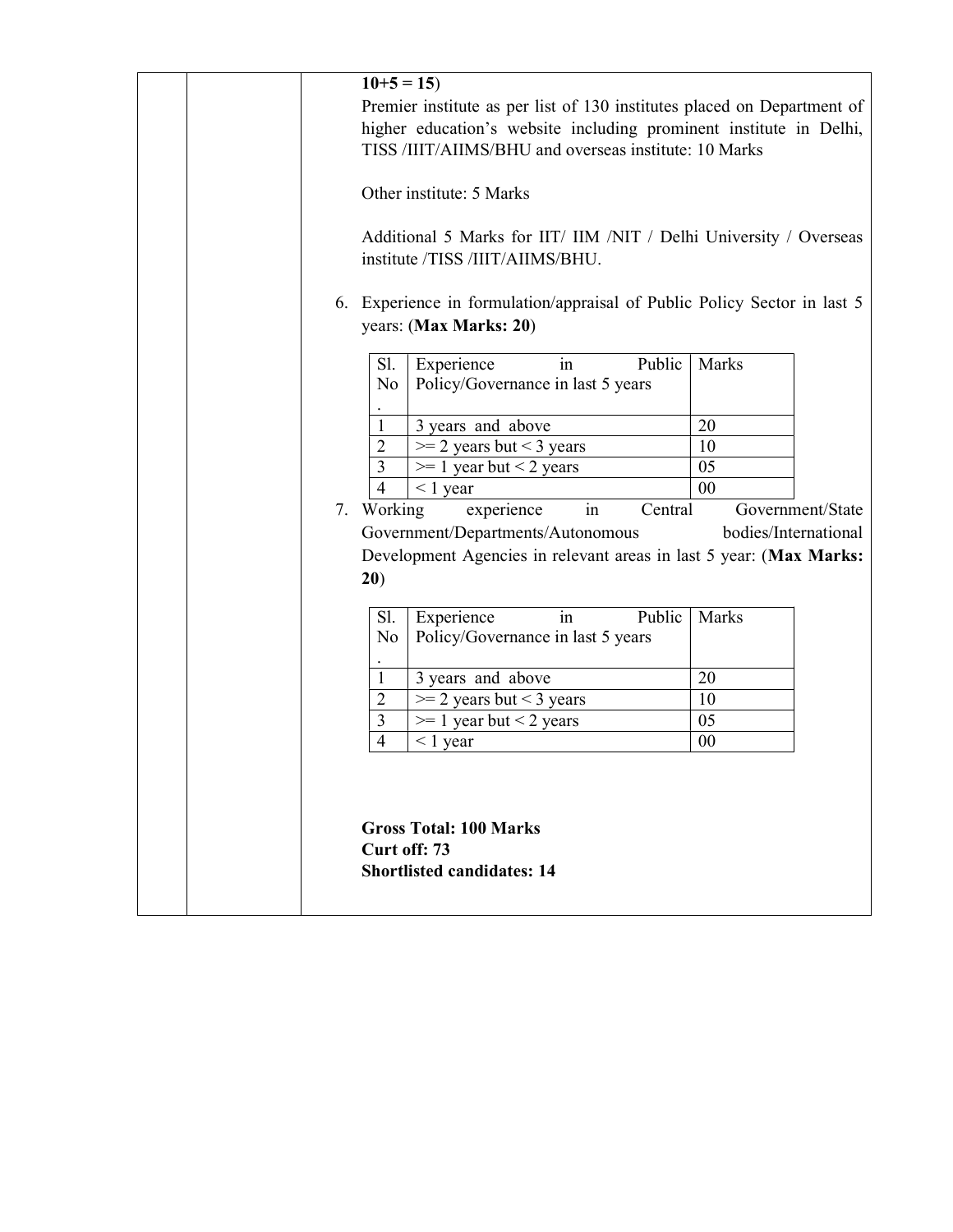|   | Public Policy                          |    |                       | 1. $10^{th}$ and $12^{th}$ Qualification:- (Max Marks: 10)                                                                                                                                                              |          |  |
|---|----------------------------------------|----|-----------------------|-------------------------------------------------------------------------------------------------------------------------------------------------------------------------------------------------------------------------|----------|--|
| 6 | Specialist<br>(Consultant<br>$Gr II$ ) |    | Sl.<br>No             | Percentage(Average of $X & XII$ )                                                                                                                                                                                       | Marks    |  |
|   |                                        |    |                       |                                                                                                                                                                                                                         |          |  |
|   |                                        |    | 1                     | 90% and above                                                                                                                                                                                                           | 10       |  |
|   |                                        |    | 2<br>3                | $>= 80\%$ and $< 90\%$<br>$\ge$ 70% and < 80%                                                                                                                                                                           | 08<br>05 |  |
|   |                                        |    | $\overline{4}$        | $\overline{>}$ 60% and < 70%                                                                                                                                                                                            | 02       |  |
|   |                                        |    | $\overline{5}$        | $<\!\!60$ $\!\%$                                                                                                                                                                                                        | 00       |  |
|   |                                        | 2. |                       | <b>Essential Qualification: (Max Marks: 15)</b>                                                                                                                                                                         |          |  |
|   |                                        |    | Sl.<br>No             | Percentage                                                                                                                                                                                                              | Marks    |  |
|   |                                        |    | 1                     | 90% and above                                                                                                                                                                                                           | 15       |  |
|   |                                        |    | $\overline{2}$        | $\ge$ 75% and < 90%                                                                                                                                                                                                     | 10       |  |
|   |                                        |    | 3                     | $\overline{>}$ 60% and < 75%                                                                                                                                                                                            | 05       |  |
|   |                                        |    | $\overline{4}$        | $<60\%$                                                                                                                                                                                                                 | 00       |  |
|   |                                        |    |                       |                                                                                                                                                                                                                         |          |  |
|   |                                        |    |                       | 4. Last monthly pay drawn:- (Max Marks: 10)                                                                                                                                                                             |          |  |
|   |                                        |    | Sl.<br>N <sub>o</sub> | Last monthly Pay drawn                                                                                                                                                                                                  | Marks    |  |
|   |                                        |    | 1                     | Rs. 1,20,000/- and above                                                                                                                                                                                                | 10       |  |
|   |                                        |    | 2                     | $\langle 1,20,000 \rangle$ - and $\langle 1,00,000 \rangle$ -                                                                                                                                                           | 05       |  |
|   |                                        |    | 3                     | $\langle$ Rs. 1,00,000/-                                                                                                                                                                                                | 02       |  |
|   |                                        |    | $10+5=15$             | 5. Essential/Desired Qualification from Premier Institute: (Max Marks:<br>Premier institute as per list of 130 institutes placed on Department of<br>higher education's website including prominent institute in Delhi, |          |  |
|   |                                        |    |                       | TISS /IIIT/AIIMS/BHU and overseas institute: 10 Marks<br>Other institute: 5 Marks                                                                                                                                       |          |  |
|   |                                        |    |                       | Additional 5 Marks for IIT/ IIM /NIT / Delhi University / Overseas<br>institute /TISS /IIIT/AIIMS/BHU.                                                                                                                  |          |  |
|   |                                        |    |                       | 6. Experience in formulation/appraisal of Public Policy Sector in last 8<br>year: (Max Marks: 20)                                                                                                                       |          |  |
|   |                                        |    | Sl.                   | Experience<br>Public<br>in                                                                                                                                                                                              | Marks    |  |
|   |                                        |    |                       |                                                                                                                                                                                                                         |          |  |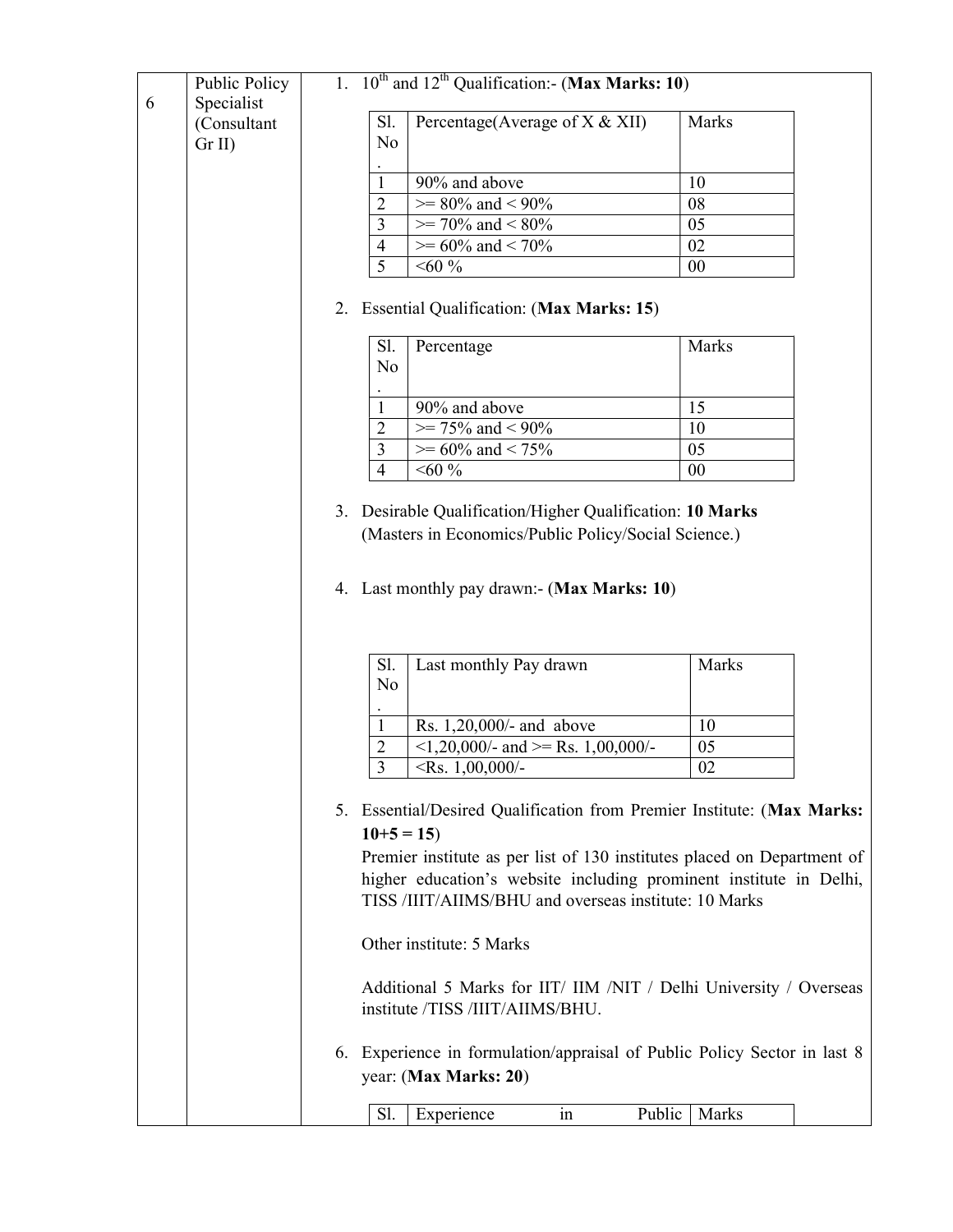| No             | Policy/Governance in last 8 years                                  |       |                      |
|----------------|--------------------------------------------------------------------|-------|----------------------|
| 1              | 5 years and above                                                  | 20    |                      |
| $\overline{2}$ | $\geq$ 3 years but < 5 years                                       | 10    |                      |
| 3              | $\geq 1$ year but < 3 years                                        | 05    |                      |
| $\overline{4}$ | $\leq 1$ year                                                      | 00    |                      |
| 7. Working     | in<br>experience<br>Central                                        |       | Government/State     |
|                | Government/Department/Autonomous                                   |       | bodies/International |
|                | Development Agencies in relevant areas in last 8 year: (Max Marks: |       |                      |
| 20)            |                                                                    |       |                      |
|                |                                                                    |       |                      |
| Sl.            | in<br>Public<br>Experience                                         | Marks |                      |
| No.            | Policy/Governance in last 5 years                                  |       |                      |
| $\mathbf{1}$   | 5 years and above                                                  | 20    |                      |
| $\overline{2}$ | $\geq$ 3 years but < 5 years                                       | 10    |                      |
| $\overline{3}$ | $\geq 1$ year but < 3 years                                        | 05    |                      |
| $\overline{4}$ | $\leq$ 1 year                                                      | 00    |                      |
|                |                                                                    |       |                      |
| Cut off: 63    | <b>Gross Total: 100 Marks</b><br><b>Shortlisted candidates: 08</b> |       |                      |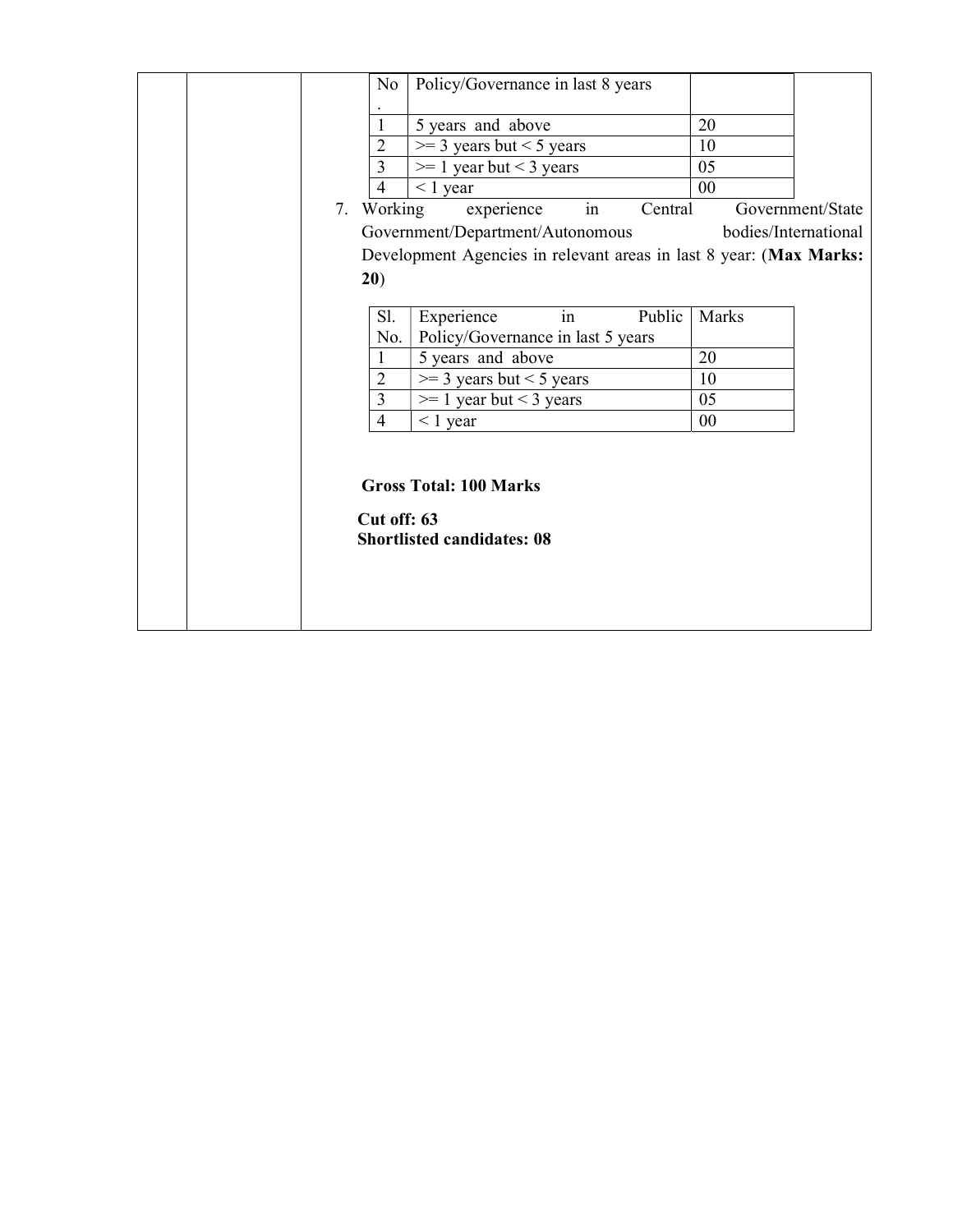# Sr. Consultant (Law)

| S. No. | Registration Nos.   |
|--------|---------------------|
|        | NITI122021138318899 |
|        | NITI122021792419836 |
|        | NITI122021365518750 |
|        | NITI122021715418690 |
|        | NITI112021315314901 |

## Public Policy Analyst (Gr. I-Law)

| S. No.         | Registration Nos.   |
|----------------|---------------------|
| 1              | NITI12202148419047  |
| $\overline{2}$ | NITI112021414517059 |
| $\overline{3}$ | NITI122021392520406 |
| $\overline{4}$ | NITI122021953519263 |
| 5              | NITI122021770219658 |
| 6              | NITI112021306315492 |
| 7              | NITI112021948514858 |
| 8              | NITI122021861220410 |
| q              | NITI112021522315972 |
| 10             | NITI112021914515538 |

# Consultant Grade I (Agriculture)

| S. No.         | Registration Nos.   |
|----------------|---------------------|
|                | NITI122021512419387 |
| $\overline{2}$ | NITI122021183520443 |
| 3              | NITI122021624519810 |
| 4              | NITI122021348419369 |
| 5              | NITI122021103418721 |
|                | NITI112021762414960 |
|                | NITI112021496215172 |
|                | NITI112021810314861 |

## Consultant Grade I (Energy)

| S. No.         | Registration Nos.   |
|----------------|---------------------|
|                | NITI122021922518941 |
| $\mathfrak{D}$ | NITI122021318220151 |
| 3              | NITI122021152218867 |
| 4              | NITI122021212520207 |
| 5              | NITI112021165317572 |
| 6              | NITI122021223420225 |
|                | NITI112021557516597 |
| Q              | NITI122021409320140 |